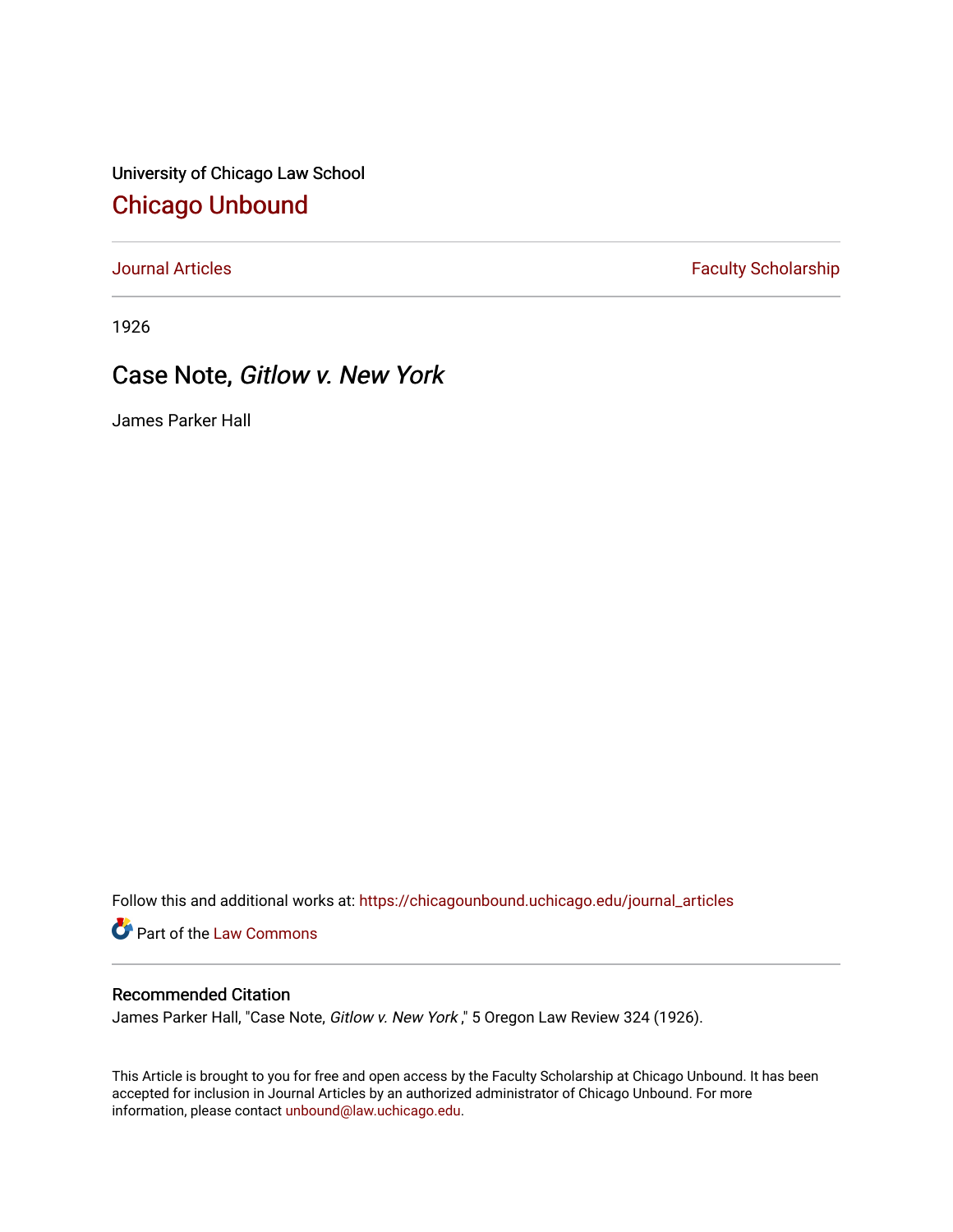### **NOTES**

## CONSTITUTIONAL LAW- DUE PROCESS OF LAIW-LIBERTY-FREE SPEECH **\***

#### *Gitlow v. New York*

In *Gitlow v. New York'* the federal Supreme Court for the first time unanimously assumes that freedom of speech and of the press are among the "liberties" protected from state impairment **by** the due process clause of the Fourteenth Amendment.<sup>2</sup> Gitlow was convicted in New York of violating a statute that forbade the advocacy of the doctrine that organized government should be overthrown **by** force or **by** the assassination of rulers or **by** any unlawful means.' This was affirmed **by** the state appellate courts<sup>4</sup> and brought to Washington on writ of error. It was urged for the defendant that, while he had advocated the forcible overthrow of government, the liberty clause of the Fourteenth Amendment protected such utterances save under circumstances where some actual evil was likely to flow from such advocacy—which, it was argued, was not the case here, it being very unlikely that anyone would be moved to illegal action by the defendant's manifesto, published in an organ of the Left Wing socialist.

The Supreme Court upheld the conviction (Holmes and Brandeis, JJ., dissenting) as no impairment of legitimate free speech, though admitting that the Fourteenth Amendment protected proper "liberties" of this sort. In view of the earlier decisions of the same court that Congress did not violate the First Amendment in forbidding certain utterances designed to interfere with the conduct of the war (even though there was no proof of a "clear and present danger" that such utterances would have such actual effect),<sup>6</sup> this result was to be expected. It would

Republished from **April issue of the** Illinois **Law** Review, **V.** 20, **p. 809.**

**<sup>1 (1925)</sup>** 45 **S.** Ot. Rep. **625.**

<sup>2</sup> Ibid. **at p. 630.**

**a (1909) N. Y.** Laws, **e. 88; N.** Y. **Penal** Law, **ss. 160-161.**

<sup>4</sup> People v. Gitlow **(1921) 195 App. D. 773; affd. (1922) 234 N. Y. 132, 539.**

**<sup>5</sup>** Abrams v. United States **(1919) 250 U. S. 616; Schaefer v.** United States **(1920) 251 U. S.** 466; Pierce v. United **States (1920) 252 U. S. 239.**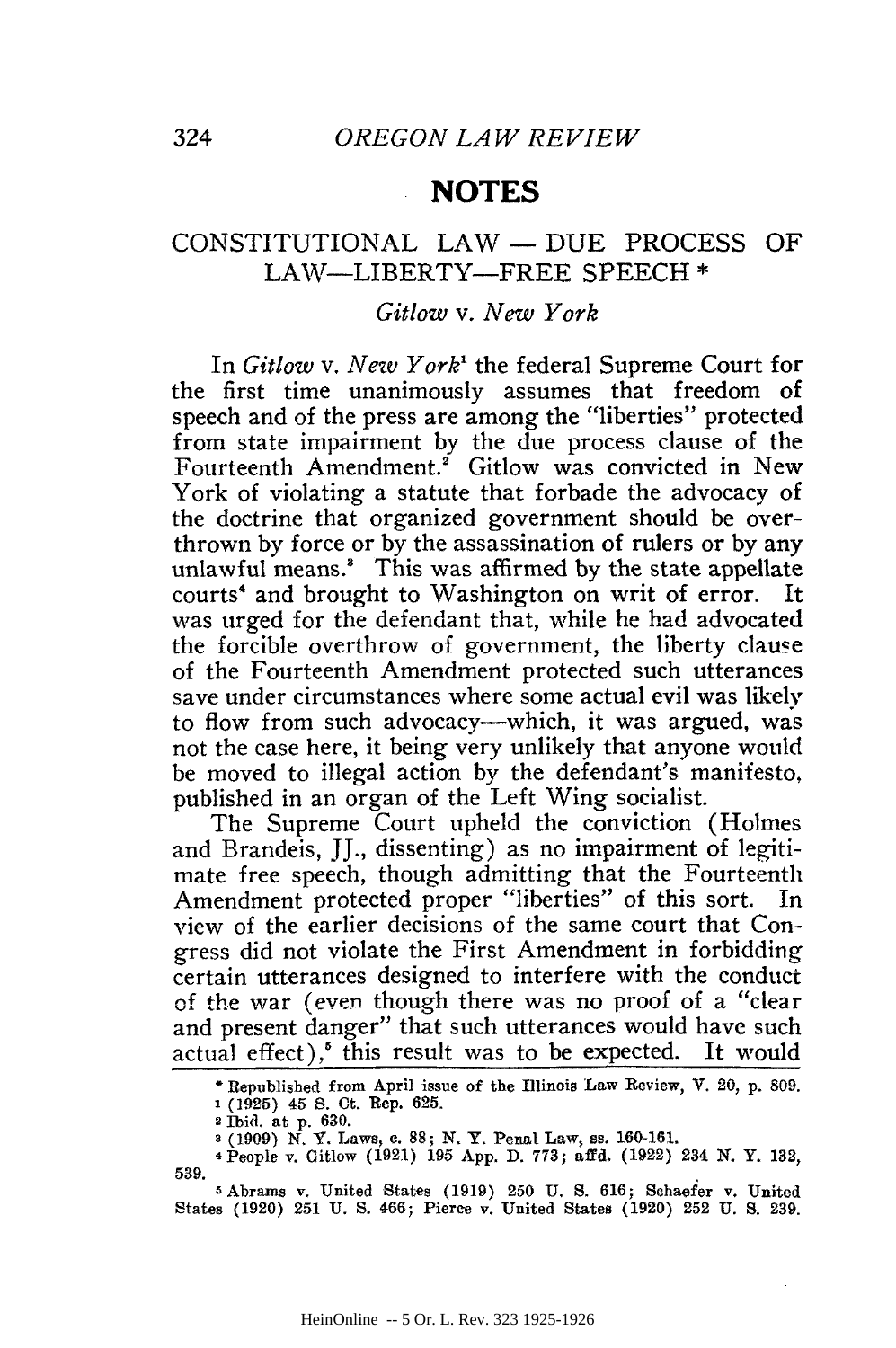have been extraordinary to hold that the Fourteenth Amendment (and the Fifth, in the same language) protected speech of a character not privileged by the First Amendment. In none of the prior federal cases was the effect of the Fifth Amendment discussed, but it must have been assumed that it did not go further than the First as regards free speech.

In addition to the important assumption that within proper limits free speech and a free press are a part of the "liberty" guaranteed against state deprivation of the Fourteenth Amendment, the majority of the court persuasively distinguishes the doctrine of *Schenck v. United States6* from the *Abrams, Schaefer,* and Pierce cases.<sup>7</sup> In the *Schenck* case a' federal statute forbidding conspiracies to obstruct the recruiting service was held to be violated by circulating among drafted men an appeal to oppose the draft, even though such appeal was not actually successful, Mr. Justice Holmes saying, for the court:

"The question in every case is whether the words used in such circumstances are of such a nature as to create a clear and present danger that they will bring about the substantive evils that Congress has a right to prevent." **<sup>8</sup>**

In the other cases what was forbidden was not merely a certain *likelihood of undesired results* that might or might not be caused by the use of language, but the *use of certain language itself:* e. g., in the *A brams* case, language intended to incite resistance to the war and to curtail the production of ammunition; and, in the *Schaefer* and *Peirce* cases, language making false statements intended to interfere with the military success of the United States. In such cases-

"When the legislative body has determined generally, in the constitutional exercise of its discretion, that utterances of a certain kind involve such danger of substantive evil that they may be punished, the question whether any specific utterance coming within the prohibited class is likely in and of itself, to bring about the substantive evil, is not open to consideration. It is sufficient that the

**<sup>6</sup>** (1919) 249 U. **S.** 47.

**<sup>7</sup>See** note 5, *supra.* <sup>s</sup>(1919) 249 **U. S.** at 52.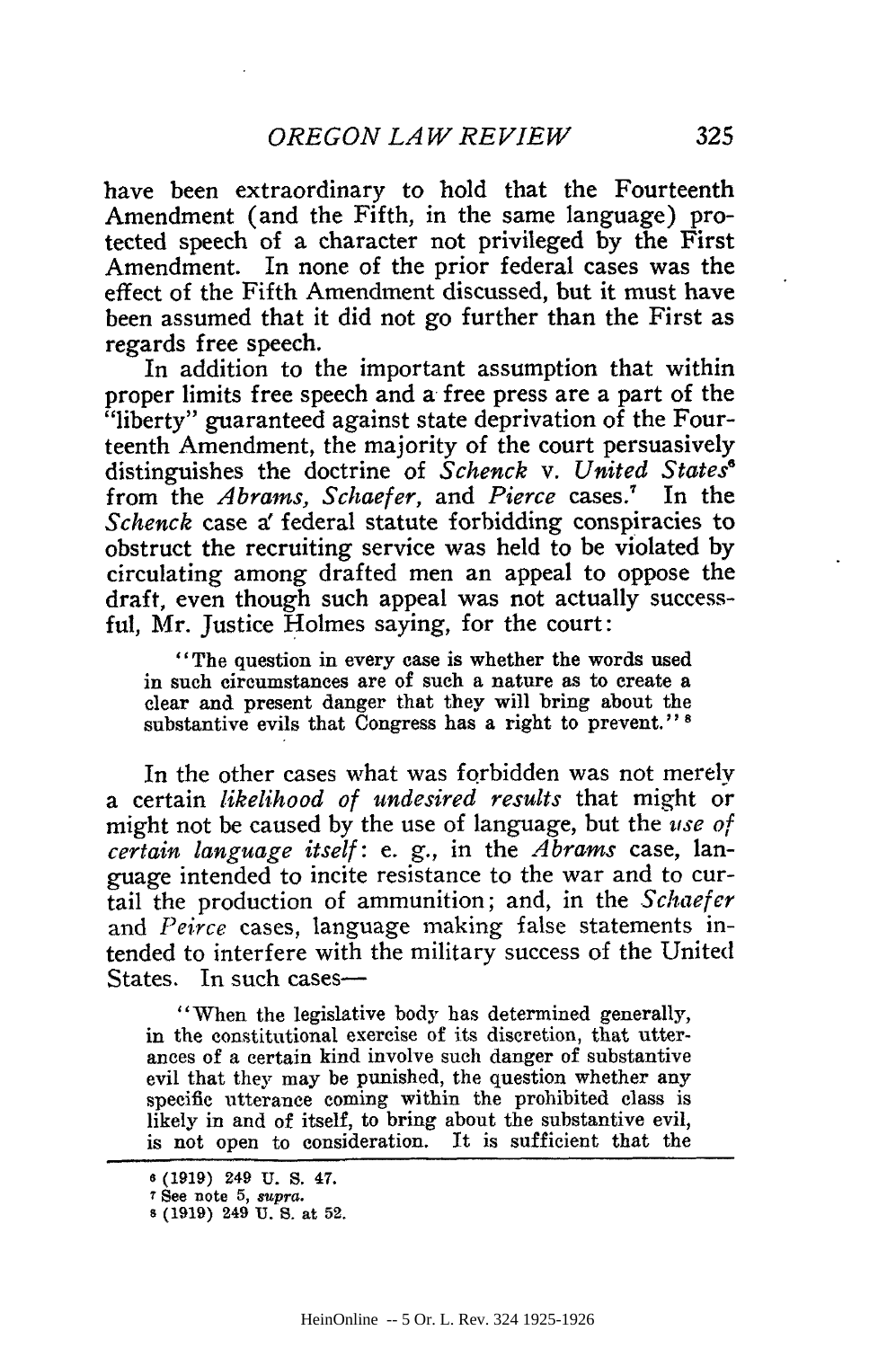statute itself be constitutional and that the use of thelanguage comes within its prohibition."<sup>9</sup>

Of course, speech that could seldom, if ever, threaten such dangers could not be arbitrarily forbidden, but-

"That utterances inciting to the overthrow of organized government **by** unlawful means, present a sufficient danger of substantive evil to bring their punishment within the range of legislation discretion, is clear. Such utterances, **by** their very nature, involve danger to the public peace and to the security of the state. They threaten breaches of the peace and ultimate revolution. **And** the immediate danger is none the less real and substantial, because the effect of a given utterance cannot be accurately foreseen. The state cannot reasonably be required to measure the danger from every such utterance in the nice balance of a jeweler's scale..... It cannot reasonably be required to defer the adoption of measures for its own peace and safety until the revolutionary utterances lead to actual disturbances of the public peace or imminent and immediate danger of its own destruction; but it may, in the exercise of its judgment, suppress the threatened danger in its incipiency.<sup>77</sup> <sup>10</sup>

Whatever may have been the original conception of "liberty" in our due process clauses, it was practically inevitable that some freedom of speech should be included within it after the unanimous statement of the Supreme Court in *Allgeyer v. Louisiana* that it "Embraced the right of the citizen to be free in the enjoyment of his facul-<br>ties." " The possibilities of a further extension of its The possibilities of a further extension of its meaning are discussed somewhat apprehensively in a recent leading article **by** Charles Warren,"2 who concludes

that— $"$  "If the doctrine of the  $Gitlow$  case is to be carried to its logical and inevitable conclusion, every one of the rights contained **in** the Bill of Rights ought to be and must be included within the definition of 'liberty', and must be held to be guaranteed **by** the Fourteenth Amendment against deprivation **by** a State 'without due process of law **." .. is Id. at 460.**

**9 45 S. Ct. Rep. at 631. 10 45 S. Ct. Rep. at 631. 11 165 U. 8. 578, 589 (1897). 12 \$9 Harv. L. Rev. 431 (1926).**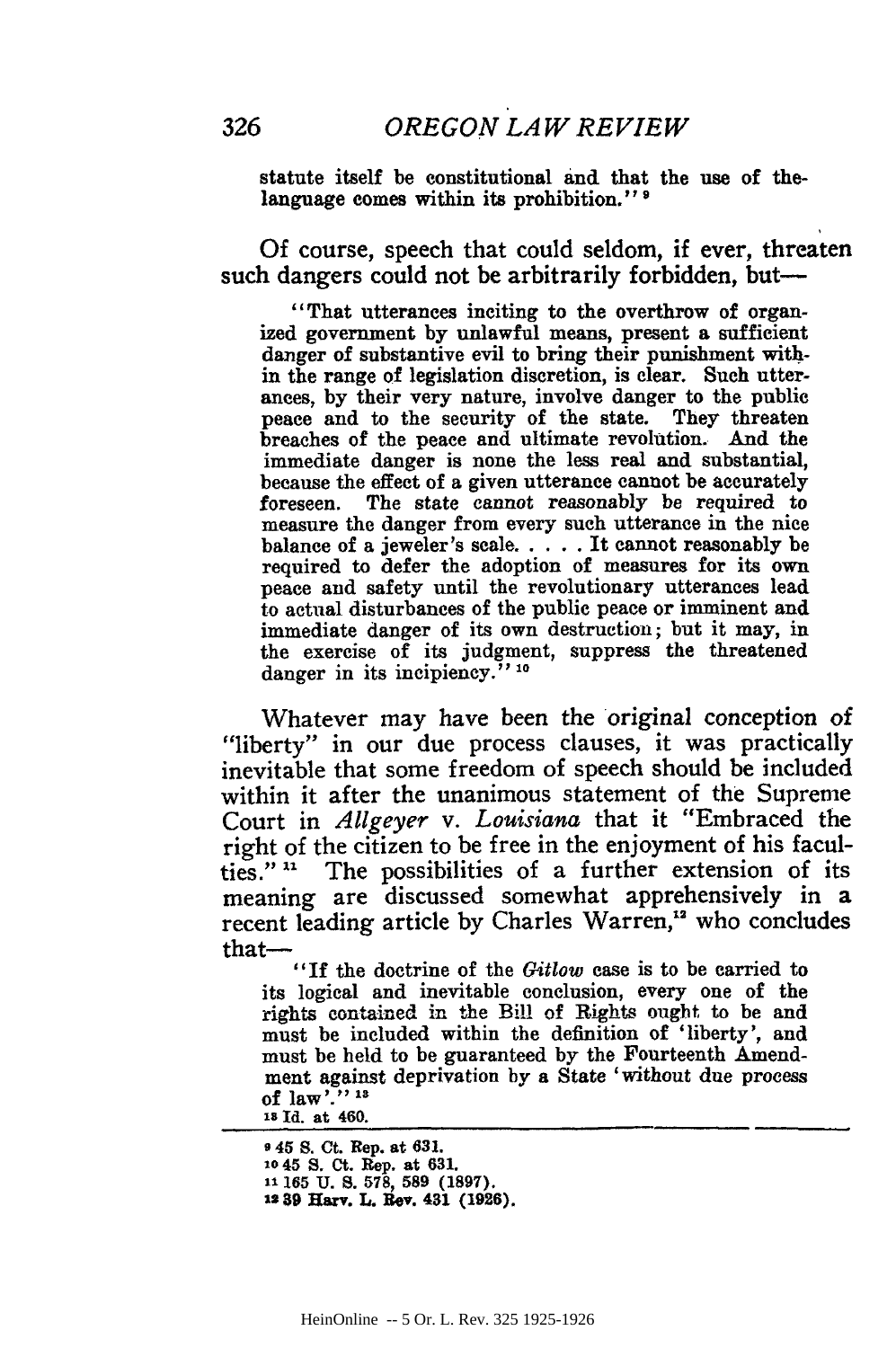He enumerates these potentially protected rights as including the free exercise of religion, the right peacefully to assemble, and the right to keep and bear arms; as well as freedom from unreasonable searches and seizures, selfcrimination, cruel and unusual punishments, and the rights to indictment **by** a grand jury and to jury trial in criminal and civil cases. As regards the first three, there is little doubt that they are logically included, though only the right to religious freedom would interpose any serious obstacle to such hostile legislation as could be easily imagined. So many plausible reasons may be given for limiting the right to assemble or to bear arms that "liberty" in these respects is rather illusory. Indeed, the same is true of free speech itself." As regards the other rights mentioned **by** Mr. Warren, it is difficult to believe that their infringement is necessarily or usually any violation of "liberty," even in an extended sense. Of course, after a manner of speaking, it may be urged that a right to be "free" from any kind of harmful or forbidden conduct is a "liberty," because "freedom" and "liberty" are colloquially synonymous. E. **g.,** one has a common-law right to be "free" from all manner of torts, therefore, any legislation cutting down of duties to refrain from torts would be a deprivation of "liberty" regardless of the character of the duty affected. But, obviously, serious problems of constitutional law are not to be settled **by** such a play upon words.

The answer to Mr. Warren's argument seems to be this: It is only interferences with human activities **by** *directly* preventing or forbidding or compelling them that constitute infringements of "liberty." Directly to prevent or to forbid a man from walking or talking or working or writing or praying, or indeed engaging in any other human activity is properly enough an interference with his "liberty"-and, if unreasonable, is without due process. So, likewise, to *compel* him to walk or talk or work or write or pray, against his will, interferes with "liberty," though if done in a reasonable way for a reasonable purpose it is not without due process. But to slander him, or throw a stone through his window, or to break

**<sup>14</sup>See J. P. Hall "Free Speech in War Time" (1921). 21 Col. L. Rev.** 526.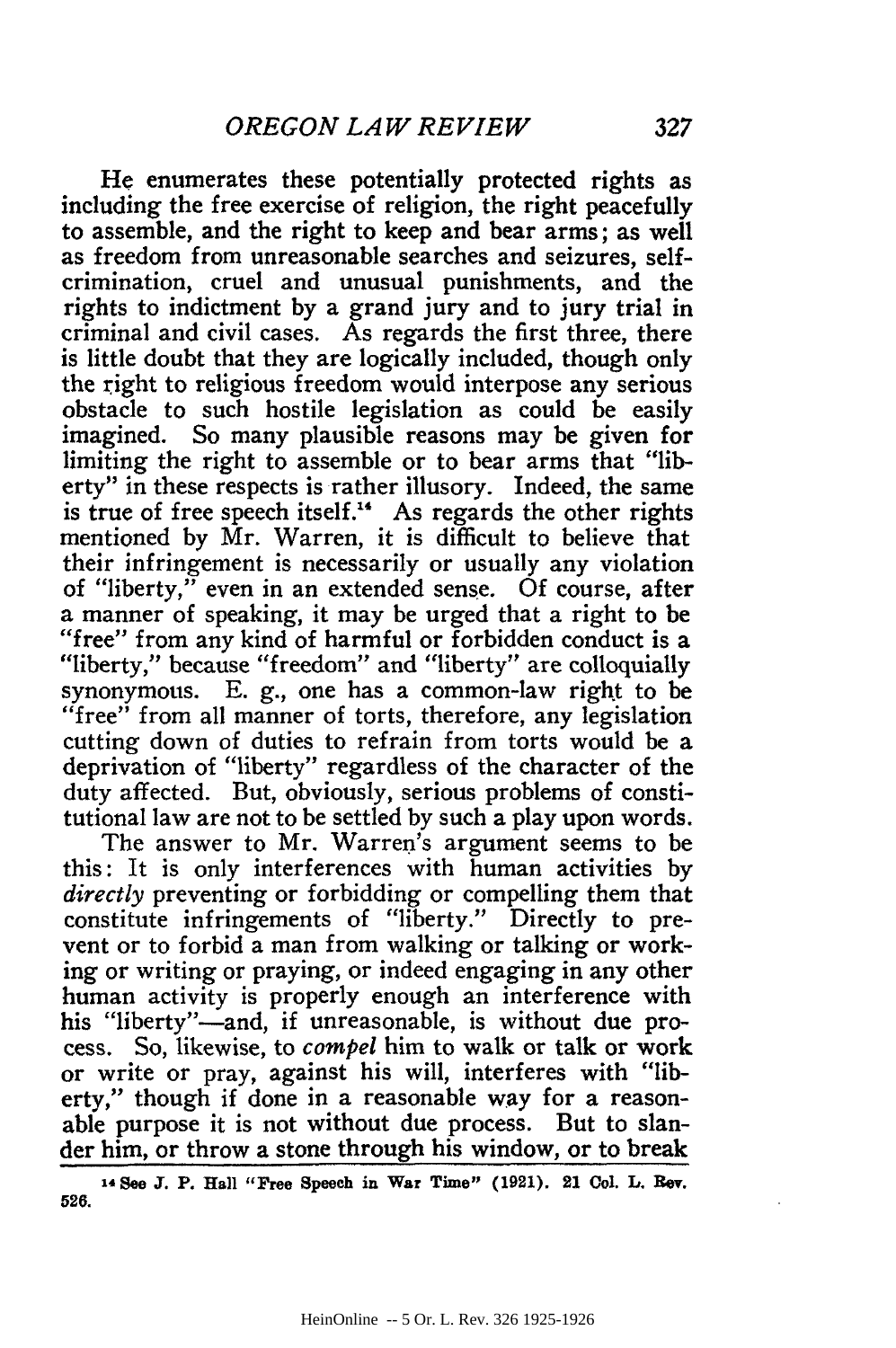a contract with him, or to seize his property is not an infringement of his "liberty," even though the ultimate result of these acts is to diminish his social opportunities or his pecuniary substance so that he will be less able (or "free") to satisfy some of his desires. This inability, however, results not from any direct interference, with his activities as such, but from the creation of collateral conditions, like unpopularity or poverty, that afford less favorable opportunities for the exercise of such activities. seems to affect "property" rather than "liberty." **Of** course, rights of "liberty" and of "property" may often overlap. A prohibition against (a) selling wholesome fruit, or  $(b)$ drinking intoxicating liquor-each lawfully in A's possession—is both an interference with his activities ("liberty") and with the usual incidents of private ownership ("property"). In case (a) this would usually be *without* due process (being unreasonable), while in case (b) it would be *with* due process (being reasonable).

Of the various guaranties of the Bill of Rights urged by Mr. Warren to be a part of "liberty" the following analysis suggests itself: The right to be free from unreasonable searches and seizures would ordinarily concern "property" rather than "liberty," the latter being only collaterally affected. Compulsory self-crimination, if understood as actually compelling a defendant to testify, would be a violation of "liberty," but no one proposes this today. What is proposed is that a court or jury be permitted to draw an unfavorable inference from a defendant's voluntary failure to testify. This, in itself, is purely a matter of procedure, not involving at this stage rights either of "liberty" or of "property." If, later, as a result of such a permissible inference, a defendant is imprisoned or fined, then indeed "liberty" or "property" is affected, and the question must be answered whether the procedure leading to this result complied with the requirements of due process. So also of a defendant's rights to a grand or petit jury in criminal or civil cases. These rights in themselves are neither a part of "liberty" nor of "property," but if, through a failure to observe them, a defendant is imprisoned, fined, or subjected to loss of substance, then it may be asked whether this result (which *does* effect "lib-